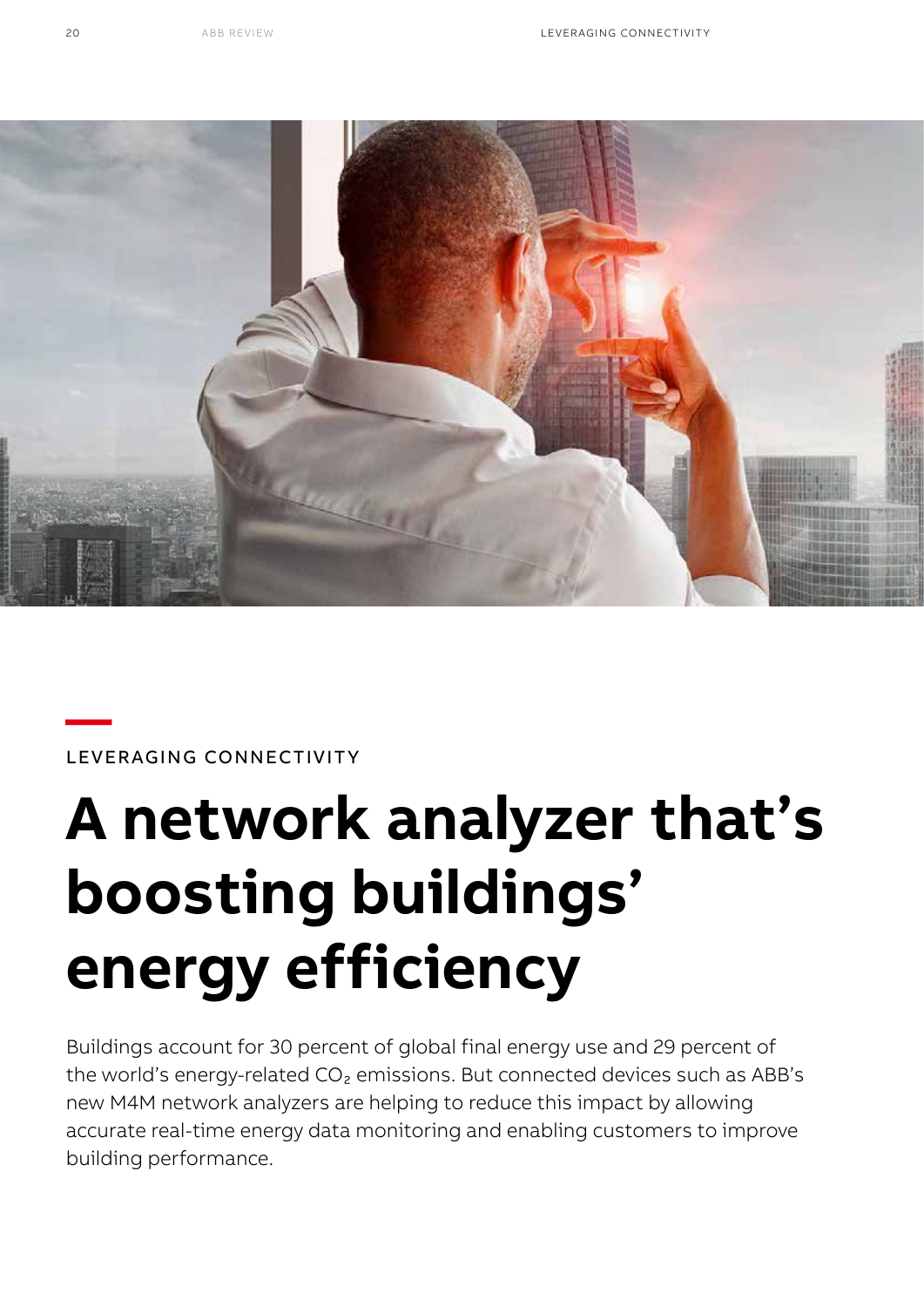

— Today's buildings are running smarter thanks to accurate, real-time energy data monitoring provided by devices such as ABB's new M4M network analyzers.

According to the UN's 2017 Environment Global Status Report, commercial and residential buildings account for 30 percent of global final energy use and 29 percent of the world's energy-related CO₂ emissions [1]. Daunting as these figures are, the report nevertheless notes that "building sector energy intensity (in terms of energy use per m<sup>2</sup>) continues to improve at an annual average rate of around 1.5 percent."

Indeed, today's smarter buildings, which interconnect digital energy monitoring and control devices, have attained levels of efficiency that

#### — **Jerzy Wąsacz Jakub Kozak** ABB Corporate Technology Krakow, Poland

jerzy.wasacz@pl.abb.com jakub.kozak@pl.abb.com

—

**Alessandro Grieco Luciano Di Maio Tamara Duricic** ABB S.p.A. Vittuone, Italy

alessandro.grieco@ it.abb.com luciano.di\_maio@ it.abb.com tamara.duricic@ it.abb.com

Connected devices, such as ABB's new M4M network analyzers, allow accurate real-time energy data monitoring.

were impossible before the emergence of the Internet of Things (IoT) and scalable technology. For instance, connected devices, such as ABB's new M4M network analyzers, allow accurate

real-time energy data monitoring and enable customers to improve building performance while reducing impact on the environment.

#### **Robust real-time monitoring**

The first range of Bluetooth-equipped and ABB Ability™-native network analyzers from ABB, the M4M family, enables complete power-quality analysis and accurate energy-efficiency monitoring for commercial and industrial buildings, as well as data centers **→01**.

In commercial buildings, integration into ABB's scalable portfolio of energy and asset management digital solutions allows for efficient and rational use of real-time energy consumption and power monitoring, to avoid peak utility fees and penalties. In industrial buildings, M4M delivers easy monitoring and control of the power network to avoid outages, equipment damage and interruption of critical operations. User-defined alerts enhance reactivity to potential events in the electrical system, improving operations and allowing faster maintenance.

Also suitable for use in data centers, M4M network analyzers enable robust power chain and power quality monitoring, preventing damage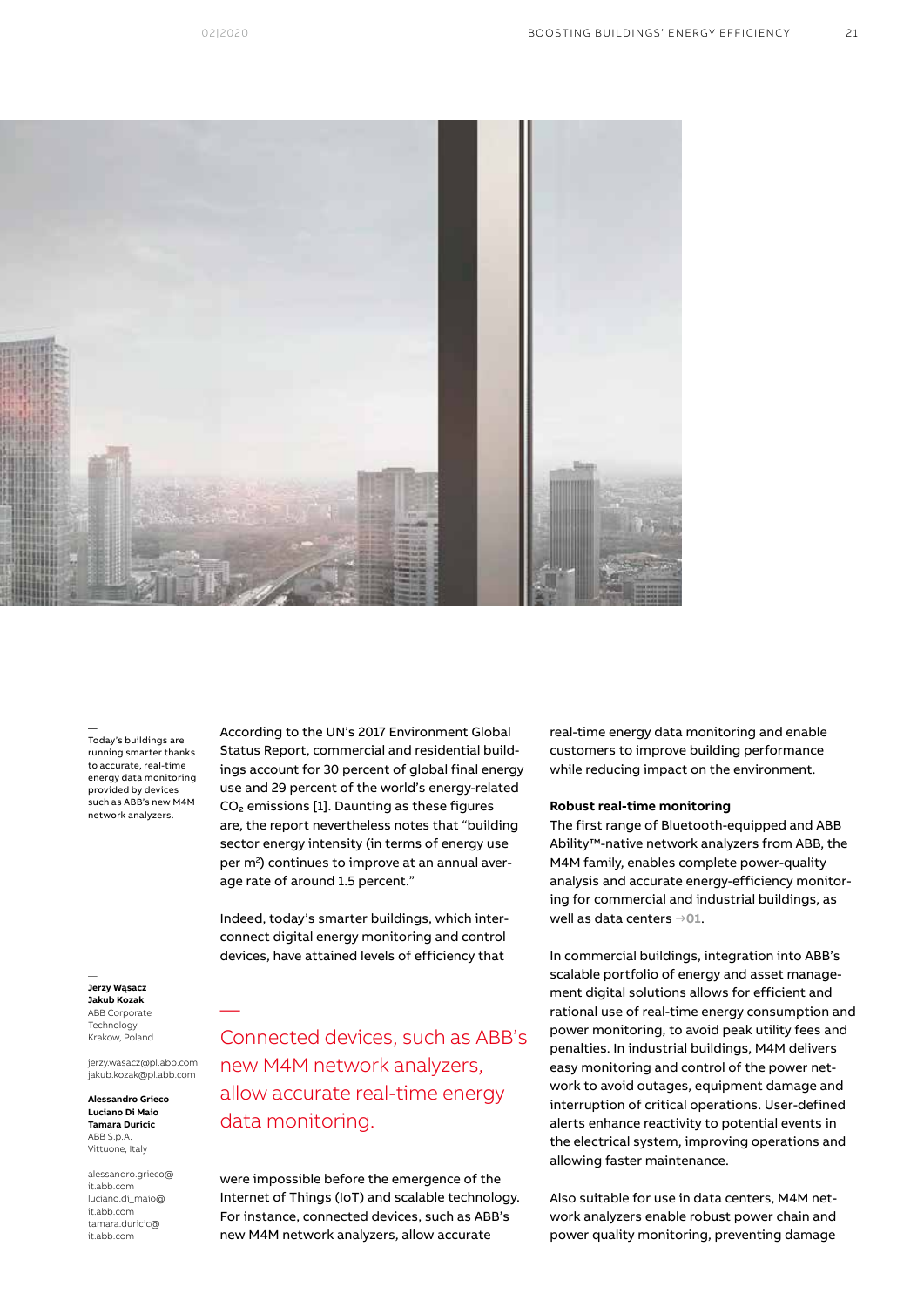

**01**

—

M4M network analyzers cover everything from design and specifications to installation and commissioning.

to installed equipment and avoiding tripping or overloading, which can result in downtime. M4M network analyzers thus cover the complete customer experience, from design and specifications to installation and commissioning, as well as operations and maintenance **→02**.

#### **Family feeling**

M4M analyzers are available in two versions **→03**, the M4M 20, which is equipped with a graphic color display and 5-button keyboard, and the M4M 30, which is outfitted with a touchscreen color display, thus easily presenting power-monitoring information from basic to complete power quality analysis as well as energy efficiency

evaluations. Thanks to the resulting family of characteristics, demands on customer learning are reduced.

These characteristics include a complete set of embedded communication protocol and I/O options for both versions in dedicated product codes, the same housing, the same installation and wiring process, and the same human machine interface (HMI), with product segmentation in terms of device access and measurement features. Both models' HMIs follow the ABB UX guidelines for intuitive interfaces, covering contents and the naming and order of menu items, thus making it easy to use any product type in the M4M range. The only difference is that the HMI is divided into 4 sections in the M4M 30, and 3 sections in the M4M 20.

#### **Scrolling through a world of data**

Naturally, data reading is an essential part of the HMI in any measurement device because it allows users to instantaneously read out minimum, maximum and average values of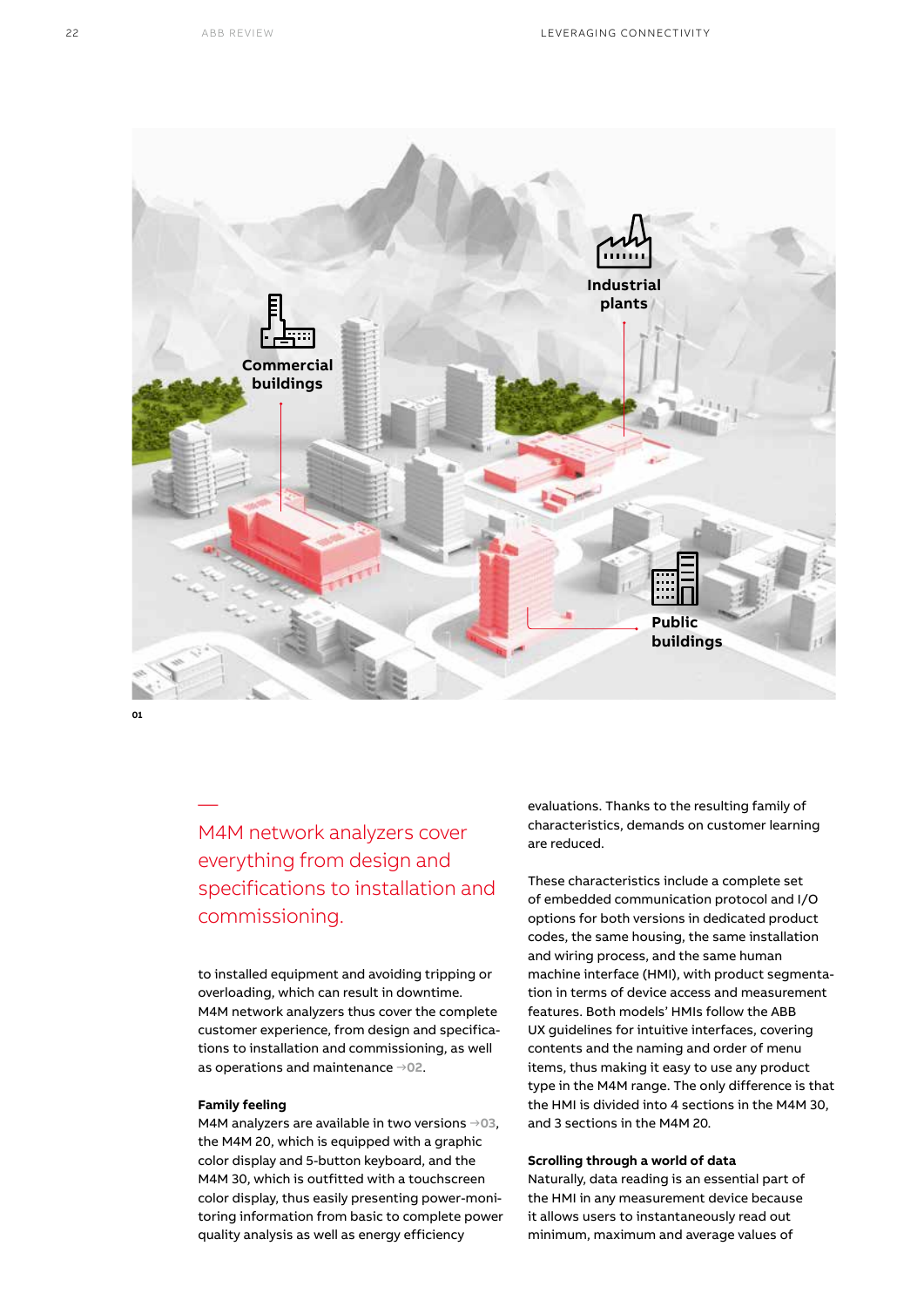—

— 01 The M4M family enables complete power quality analysis and accurate energy efficiency monitoring of commercial and industrial buildings, as well as data centers.

#### —

02 M4M network analyzers cover the complete customer experience, from design and specifications to installation and commissioning, as well as operations and maintenance.

real-time parameters such as voltage, current, and power, as well as power quality KPIs such as total harmonic distortion (THD) and unbalances for voltage and current, all of which must comply with IEC standards.

The measurement data also includes energy values, which are either divided by tariffs for Time of Use (TOU) metering or are represented in 4 quadrants not only as energy consumption but also as local energy generation. Scrolling through and accessing needed information requires only

Thanks to a family of characteristics, including the same I/O options and HMI, demands on customer learning are reduced.

a few steps through the menu, which provides clear lists and sub-menus, with titles and subtitles **→04**.

The HMI's second section is called "Graphs." This enables visualization of bar graphs of the main real-time parameters and waveforms **→05** by storing signal samples over 2-line cycles. Also, M4M network analyzers provide visualization of harmonics in order to identify eg if non-linear loads are affecting a power system. Voltage and current harmonics are displayed up to 15<sup>th</sup> on the HMI, while harmonics up to 40<sup>th</sup> are available via communication. Furthermore, the relationship between voltage and current is presented via phasor diagram and phasor data as numerical values **→06**.

The M4M 30 presents a historical view of key measurement data, which is supported by a 7 MB flash memory. This function makes it possible to

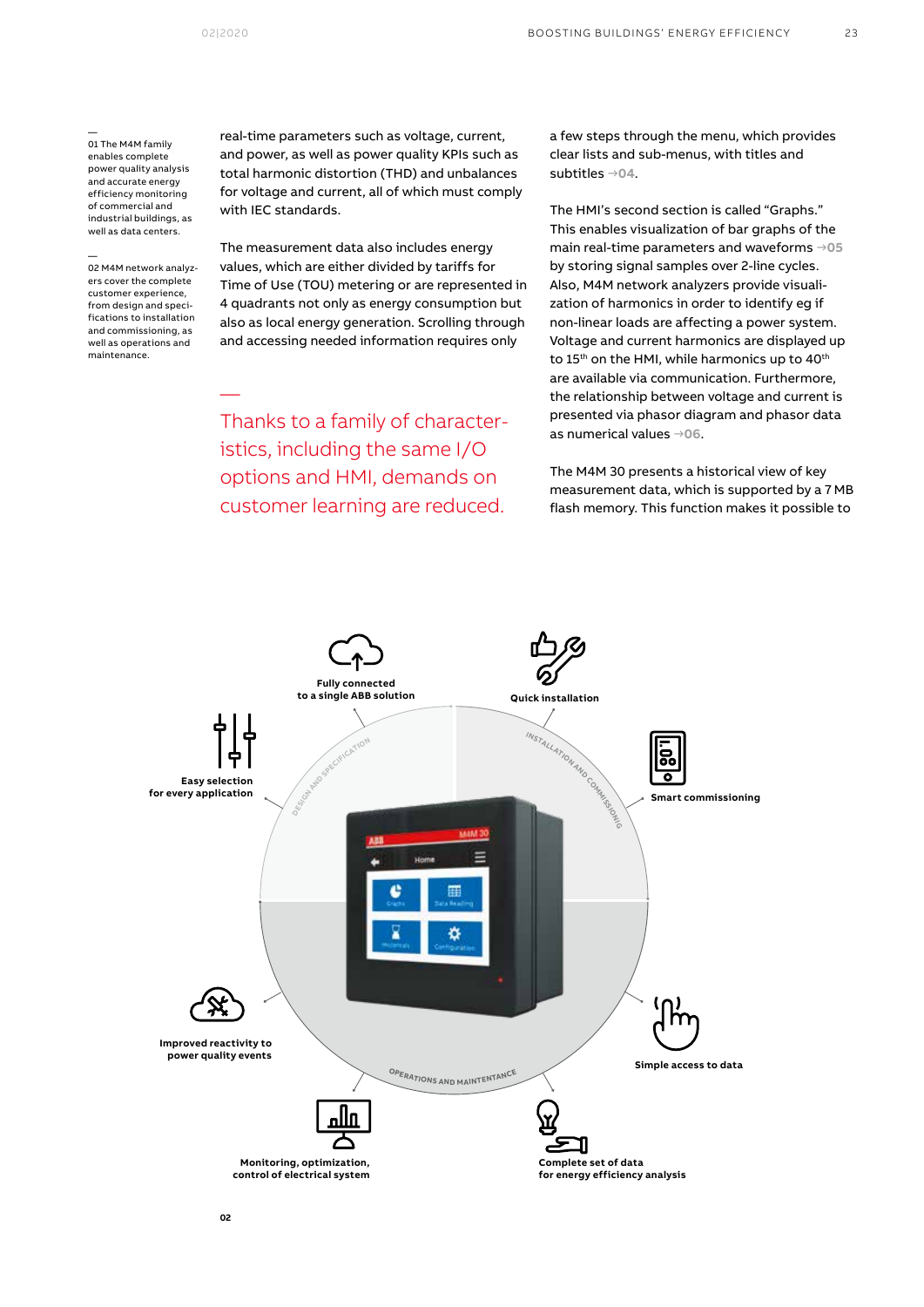



—

store average values of the main real-time measured quantities over a specific time interval, as well as three max and three min demand values, which are referred to as specific time intervals, for up to 25 user-defined channels of memory **→07**.

Energy snapshots and energy trends provide visualization of energy consumption curves for 20 energy parameters over a given period, respectively. Each graph contains the last 12 stored energy values.

Configuration of network analyzers is made easy and quick by a list of default values, an intuitive data entry process and by pop-ups that provide feedback to the user. Security is ensured by

Energy snapshots and trends provide visualization of consumption curves for 20 energy parameters over a given period.

user-defined passwords designed to avoid any modification by unauthorized personnel **→08**. An audit log inside the meter stores the meter's configuration data and creates a timestamp every time a major modification is carried out.

Furthermore, a commissioning wizard is available to guide the user during the first basic settings

of the device such as when a network analyzer is first powered up or following a factory reset.

Notifications are available that can be divided into alarms, warnings and errors. Alarms represent threshold violations and can be stored in logs, as well as being linked to I/O. The M4M 30 can process complex alarms. This allows simple alarms to be combined into a single entity. Warnings are related to installation conditions, while errors are routed to device self-diagnostics.

#### **Data that's easy to see**

M4M HMI software uses advanced embedded graphic libraries outfitted with sophisticated graphical primitives that perfectly match the native 320 x 240 pixel (QVGA) 3.5-inch color display, thus supporting up to 65k colors. The result is excellent visibility of real time values, trends, icons and 2D graphs regardless of lighting conditions.

M4M display management is supported by an internal microcontroller unit (MCU) optimized for supporting Latin, European, Cyrillic and simplified UNICODE character sets. This gives the HMI's menus the flexibility to be displayed in local languages, including simplified Chinese characters.

#### **Fully connected power monitoring**

M4M analyzers are equipped with Modbus, BACnet/IP and Profibus DP-V0 state-of-the-art industrial protocols. These cover the main target applications for power quality analysis.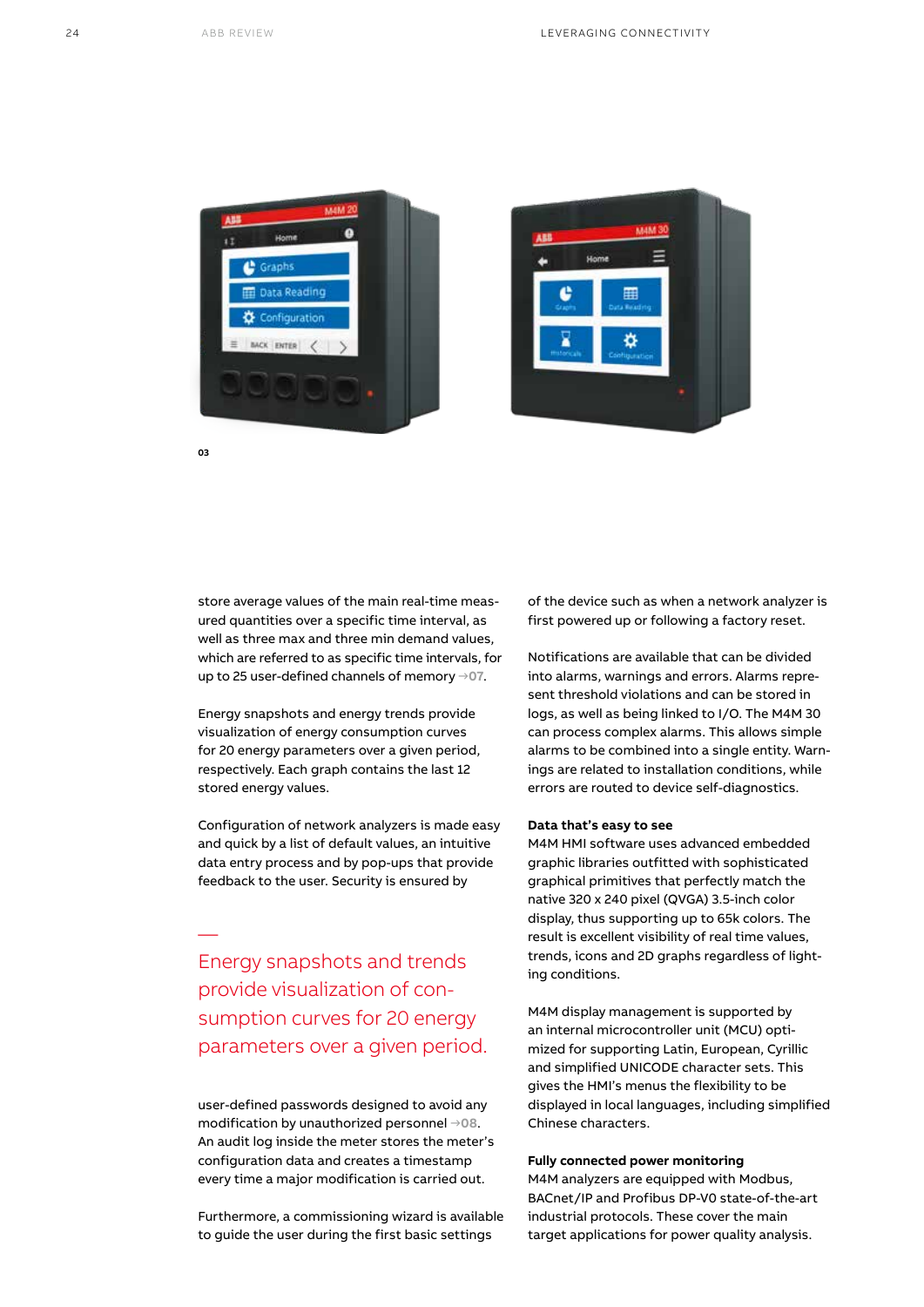Realtime graph

240

١ś

360  $\vee$ 

 $1$ ir

 $\circ$ 120

 $L1$ 

 $L<sup>2</sup>$ 

 $|3$ 

— 03 The HMI on the M4M 20 is divided into 3 sections, whereas it is divided into 4 sections on the M4M 30.

— 04 Accessing key data requires only a few steps.

— 05 The HMI enables visualization of bar graphs of the main real-time parameters and waveforms.

— 06 The relationship between voltage and current is presented via phasor diagram and phasor data as numerical values.

— 07 The M4M 30 presents a historical view of key measurement data, which is supported by a 7MB flash memory.

— 08 At first power-up or after a factory reset a "first commissioning wizard" is available, which guides the user through basic device settings. Security is ensured by user-defined passwords designed to avoid any modification by unauthorized personnel.

Data Reading Realtime Energy Power Quality Average

**04**

**05**

Waveforms Current L1





----------------



Harmonics Current

<u>littores</u>

Quality

42.1%

42.2%

42.2%

⋿

 $\overline{\mathbf{x}}$ 

100 L1

 $L1$ 

 $L<sup>2</sup>$ 

L3

0%

 $\leq$ 

 $\leftarrow$ 

The devices' communication interface makes it possible to remotely access their data and thus integrate them into DMS, BMS, SCADA systems or cloud services.

A protocol specifically designed for building automation, BACnet guarantees the full interoperability of M4M analyzers with BACnet-compliant devices using clear and unambiguous rules to communicate among devices. This arrangement,

— An internal microcontroller unit (MCU) supports Latin, European, Cyrillic and simplified UNICODE character sets.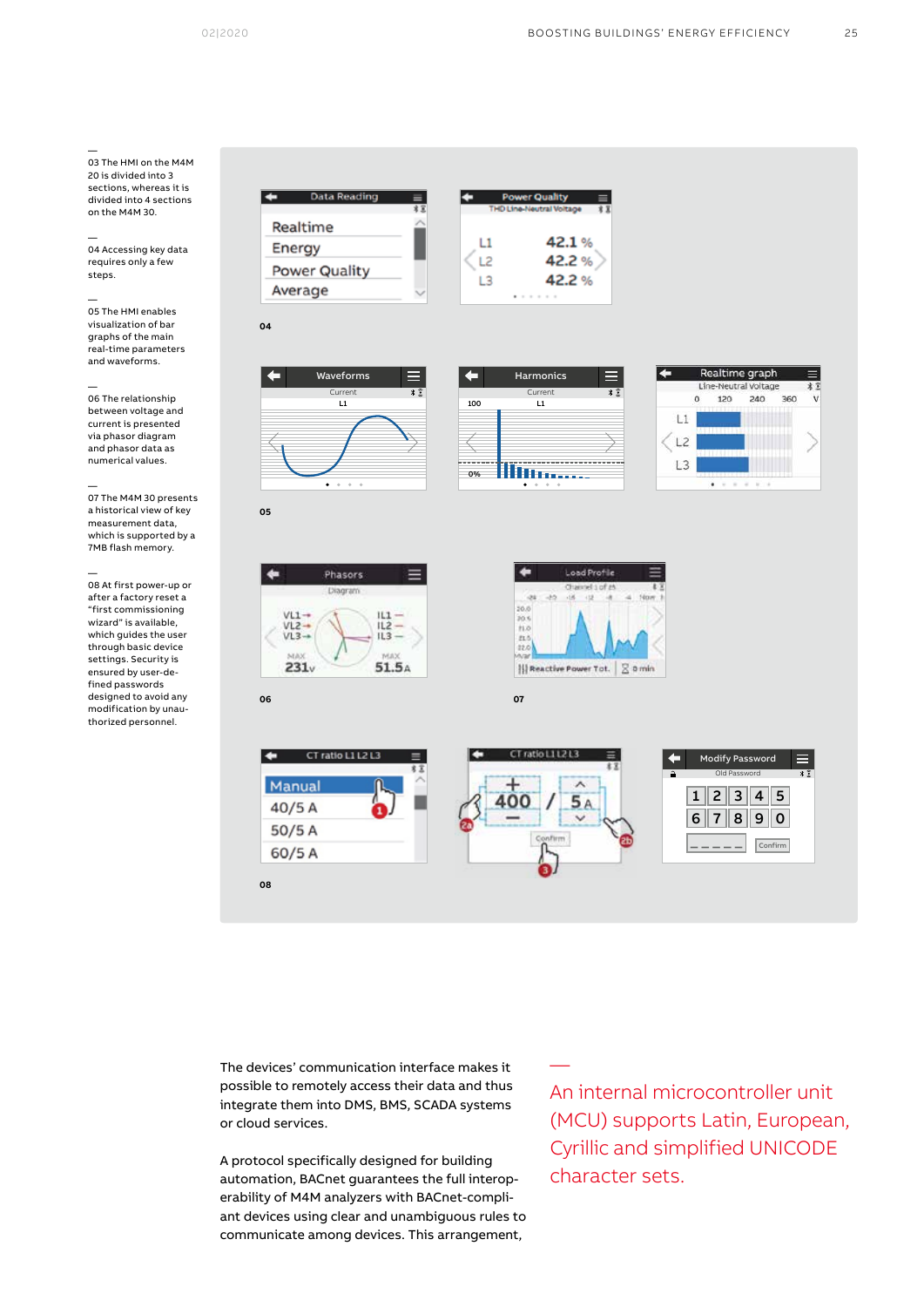### **M4M ANALYZERS IN A NUTSHELL**

#### Full connectivity

ABB Ability™-native and Bluetoothequipped M4M analyzers benefit from the scalability of the ABB energy and asset management solution: from local HMI, EPiC mobile APP and Ekip Connect desktop software for stand-alone visualization and commissioning, to a complete electrical systems view via ABB Ability™ EDCS.

#### Simple and intuitive

Compact dimensions, removable terminals and Rogowski coils make configuration simple and fast. Intuitive use and data access are ensured by a touchscreen color display, mobile APP and desktop software.

#### Energy efficiency

M4M network analyzers ensure complete power quality analysis and highly-accurate energy efficiency monitoring of electrical parameters and advanced power quality KPIs, enabling easy data aggregation and straightforward benchmark analyses through the ABB Ability™ EDCS.

#### Real-time supervision

M4M network analyzers make information accessible from any area of a system. They allow reactivity improvement in case of any event in an electrical system in order to avoid overloads, outages and uncoordinated maintenance, thanks to a comprehensive range of accurate data and interactive notifications.

**09**

which is in full compliance with BACnet Testing Laboratories (BTL), is designed to futureproof the customer's investment.

And when it comes to mastering industrial automation processes, M4M analyzers' Profibus interface is ideal, as it allows integration with multi-master real-time communication networks.

All M4M analyzers are equipped with Bluetooth Low Energy module version 4.2. Wireless communication connects M4M to the EPiC mobile app (available for IOS and Android systems). The EPiC app allows efficient commissioning of M4M when

M4M analyzers' Profibus interface allows integration with multi-master real-time communication networks.

a large number of units are being installed. This allows quick configuration by replicating meter settings on multiple devices. Communication between M4M and EPiC mobile uses encryption algorithms to protect data as it is being transferred and to authenticate connected devices, while fulfilling stringent cybersecurity requirements to avoid man-in-the-middle attacks.

#### **Scalable services**

—

ABB is focusing on providing complete solutions, from individual M4M analyzers all the way up to full integration in the ABB Ability™ Electrical Distribution Control System (EDCS) cloud-computing platform.

When M4M is authorized to automatically access ABB Ability™ EDCS, it recognizes installed product versions and reads out the required registers, resulting in a seamless integration process. With M4M connected to ABB Ability™ EDCS, customers are not only able to have a full view of their energy demand but can optimize it **→09**.

Customers have the option of remotely configuring their M4M analyzers using Ekip Connect desktop software. This makes it possible for them to update an analyzer's firmware by accessing ABB Library servers using encrypted images, which ensures that only ABB original firmware is being installed on a device.

#### **Hardware architecture**

The M4M family of analyzers provides a range of peripherals. Different I/O options and